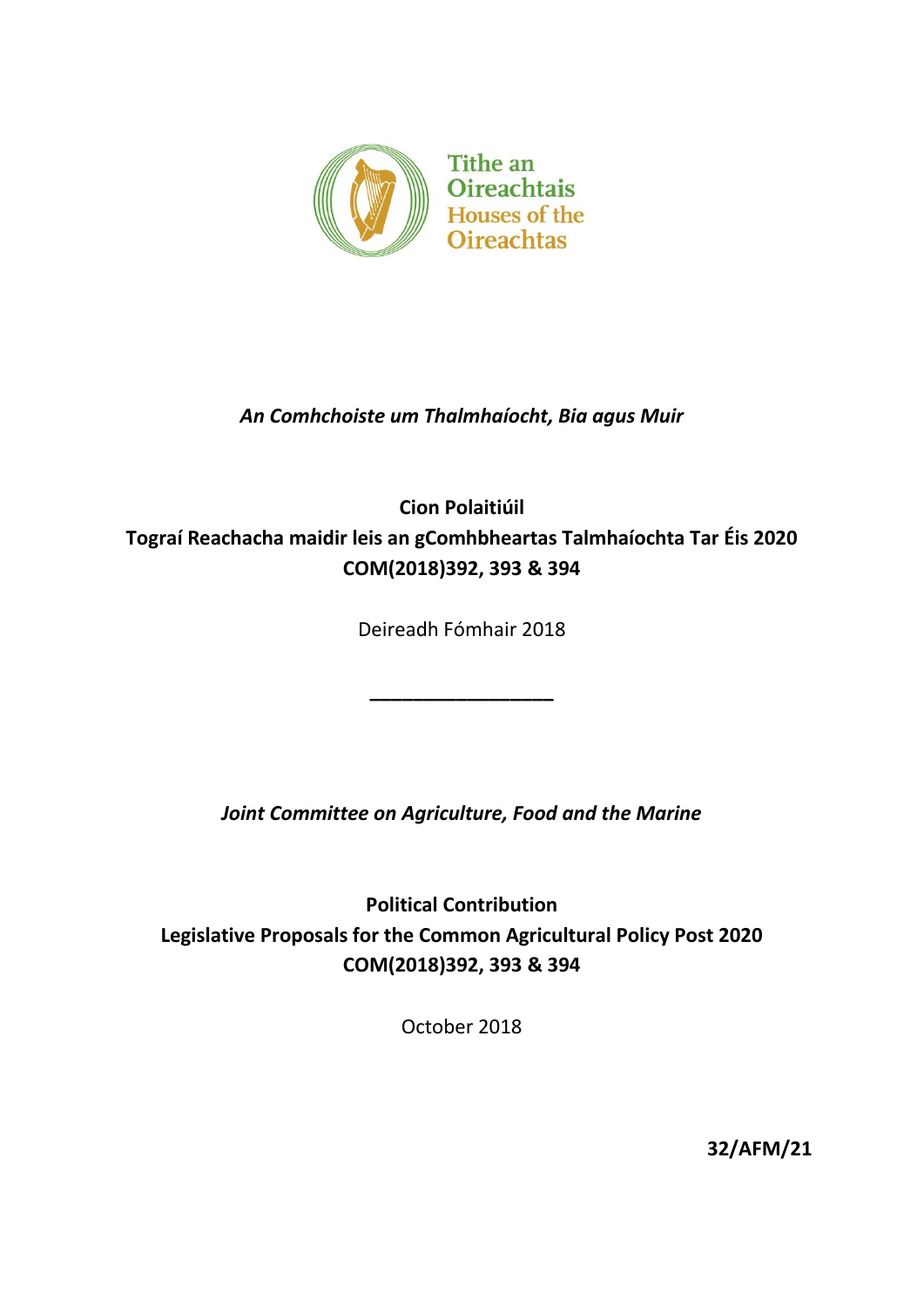## **Introduction**

The Joint Committee on Agriculture, Food and the Marine (the Committee) in its first contribution on the future of the Common Agricultural Policy (CAP) in April 2017 highlighted a number of issues facing European agriculture including

- Supporting Producers: Making Farming Pay
- Protecting the Environment: Maintaining the Countryside
- Supporting Rural Communities: Sustainable Rural Communities and
- Resourcing the CAP

The Committee also participated in discussions in Paris in April 2017 and agreed a joint declaration with the colleagues from the Senates of France, Italy and Poland. This Declaration formed the second political contribution of the Committee (September 2017).

In April 2018, the Committee published its third contribution on the CAP, highlighting a series of issues it believes to be of fundamental importance following the publication of the European Commission Communication, *The Future of Food and Farming*. The Committee's contribution was submitted to the EU Institutions and highlighted to attendees at the Interparliamentary Committee Meeting held by the European Parliament AGRI Committee on 24 April 2018.

The Committee welcomes the three proposals for the upcoming CAP, including the proposed CAP Strategic Plan Regulation (the proposed Regulation), published on 1 June 2018, but raises a number of concerns which are highlighted below.

#### **CAP Simplification**

The Committee believes that in relation to the issue of simplifying the CAP, further guidance to Member States is needed. The Committee notes Article 6(2) of the proposed Regulation (supported by Recitals 64 and 70 to the proposed Regulation), which states

When pursuing the specific objectives Member States shall ensure simplification and performance of the CAP support.

Noting Article 95(1)(h) of the proposed Regulation, the Committee also notes the requirement to place CAP simplification within the remit of Member States, stating that the CAP Strategic Plan shall include

a description of the elements related to simplification and reduced administrative burden for final beneficiaries.

Of central concern is the potential for the strategic plans to lead to higher levels of administration, where 27 Member States are setting rules within a common framework, but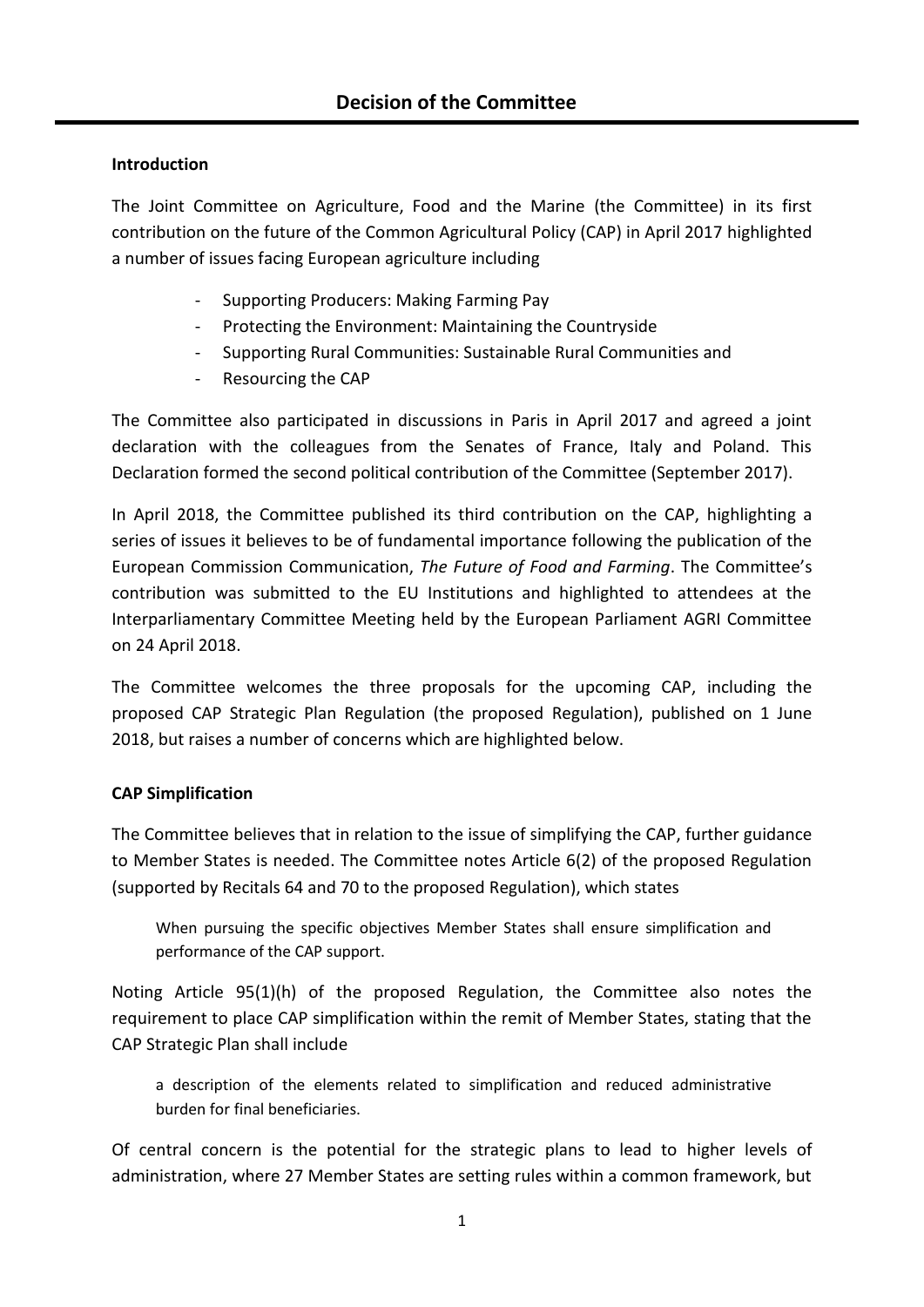the implementation of those plans in complying with that common framework may result in higher levels of divergence.

#### **Multiannual Financial Framework**

The Committee believes a reduction to CAP funding should be avoided. In an Irish context, what is currently proposed equates to a cut of 3.98% for Pillar I and a cut of 15.4% for Pillar II. The Committee considers food security to be of paramount importance to the Single Market and recommends that the current levels of funding are maintained in the next CAP. The Committee also believes that the impact of inflation should be further considered.

It is also suggested that maintaining CAP funding could be achieved through allowing Member States to maintain the current level of Pillar I funding if they decide to fund a larger element of Pillar II by themselves, i.e. higher than 15%. However, the Committee believes that further economic analysis of this provision may be necessary.

## **Direct Payments and the Basic Payment**

The structure of direct payments must continue to include a core payment and the Committee welcomes the proposal for continuing this approach. However, the Committee also believes that there are aspects of the proposal which may, at a practical level, pose a number of challenges in its implementation.

Central to this are the issues of capping payments, mandatory reduction of payments over €60,000 and the absolute cap of €100,000 on direct payments. The Committee is concerned as to how these may be implemented in practice, as they may undermine the proposal while also undermining efficient systems of payment developed by the Member States. An additional concern is whether payments should be based on entitlements, on a per hectare approach or with both approaches available to Member States.

For example, frontloading through a per hectare approach may have significant benefits for smaller farmers, with higher payments focused on the first set number of hectares. Additionally, the Committee believes that the use of the current reference year model needs to be reviewed at EU and Member State level to assess its operability during the current discussions, with a view to having this addressed for the next CAP.

The Committee also notes that this system may adversely impact collective farms, i.e. farms supporting a number of families, as well as presenting practical difficulties in its implementation. This potential negative impact should be reviewed throughout the negotiations.

The Committee also believes that factoring in labour costs and unpaid work could lead to an undermining of the proposal's objectives and suggests that this is reviewed as to its administrative feasibility. The Committee however, suggests a straightforward cap to payments of €60,000 with no qualifying requirements. At a minimum, the ability to do this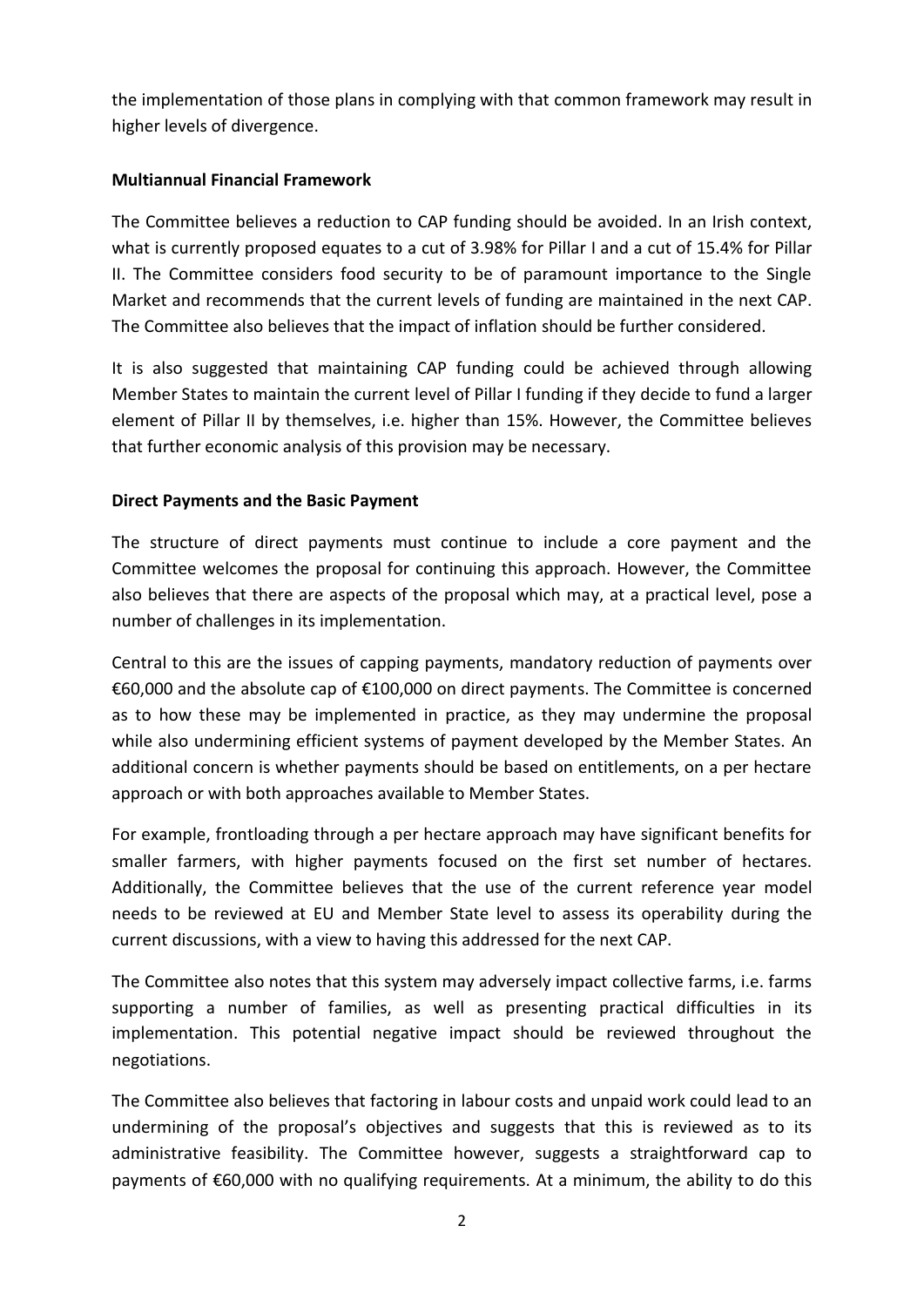should be provided for at Member State strategic plan level to ensure that there are no loopholes, considerations of salaries etc. as this would be unworkable and in effect mean that the cap is not meaningful.

In August 2018, the Irish Parliamentary Budget Office published an analysis of the impact a cap of €100,000 would have on direct payments, concluding that the greatest impact would be on counties where there is less reliance on direct payments through CAP.<sup>1</sup> However, against an overall budget of €1.24 billion per annum, the potential impact is projected as being in the region of €6.6 million, not accounting for degressivity.

The Committee welcomes the prospect of capping arrangements allowing for redistribution of funds to those who are more vulnerable and in need for greater levels of support, in particular the mandatory redistributive element. However, the Committee considers that a cap of  $E100,000$  may not be ambitious enough, and believes that enacting a lower cap would in turn make more funds available for vulnerable sectors and areas. The Committee notes that Member States have an option to apply 100% degressivity for payments over €60,000: an effective cap on payments at this amount, but suggests that a lower overall cap on payments of €60,000 as the default at EU level may be more suitable, with a requirement for approval from the European Commission for higher payments.

#### **Environmental Measures**

 $\overline{a}$ 

The Committee reiterates its view, expressed in April 2018, that a well-resourced CAP is integral to environmental measures. The Committee notes the additional requirements of the proposals and believes that these should be reflected by maintaining the current budget at the very least. The proposals support three core environmental objectives by:

- Contributing to climate change mitigation and adaptation, and sustainable energy;
- Fostering sustainable development and efficient management of natural resources, such as water, air and soils; and
- Contributing to the protection of biodiversity, enhance eco-system services and protecting natural habitats and landscapes

The Committee suggests a number of measures including the incentivisation of renewable energy for farmers, anaerobic digestion, supports to improve soil fertility and the promotion of agroforestry, could be expressly encouraged by CAP.

The Committee reiterates its view that measures which promote carbon auditing at European level may offer potential, while high levels of knowledge-sharing and innovation should continue to be encouraged.

<sup>&</sup>lt;sup>1</sup> Parliamentary Budget Office, Briefing Paper 9 of 2018, An Overview of the Common Agricultural Policy (CAP) *in Ireland and potential regional and sectoral implications of Future reforms*, available at [https://data.oireachtas.ie/ie/oireachtas/parliamentaryBudgetOffice/2018/2018-08-17\\_an-overview-of-the](https://data.oireachtas.ie/ie/oireachtas/parliamentaryBudgetOffice/2018/2018-08-17_an-overview-of-the-common-agricultural-policy-cap-in-ireland-and-potential-regional-and-sectoral-implications-of-future-reforms_en.pdf)[common-agricultural-policy-cap-in-ireland-and-potential-regional-and-sectoral-implications-of-future](https://data.oireachtas.ie/ie/oireachtas/parliamentaryBudgetOffice/2018/2018-08-17_an-overview-of-the-common-agricultural-policy-cap-in-ireland-and-potential-regional-and-sectoral-implications-of-future-reforms_en.pdf)[reforms\\_en.pdf,](https://data.oireachtas.ie/ie/oireachtas/parliamentaryBudgetOffice/2018/2018-08-17_an-overview-of-the-common-agricultural-policy-cap-in-ireland-and-potential-regional-and-sectoral-implications-of-future-reforms_en.pdf) accessed 2 October 2018.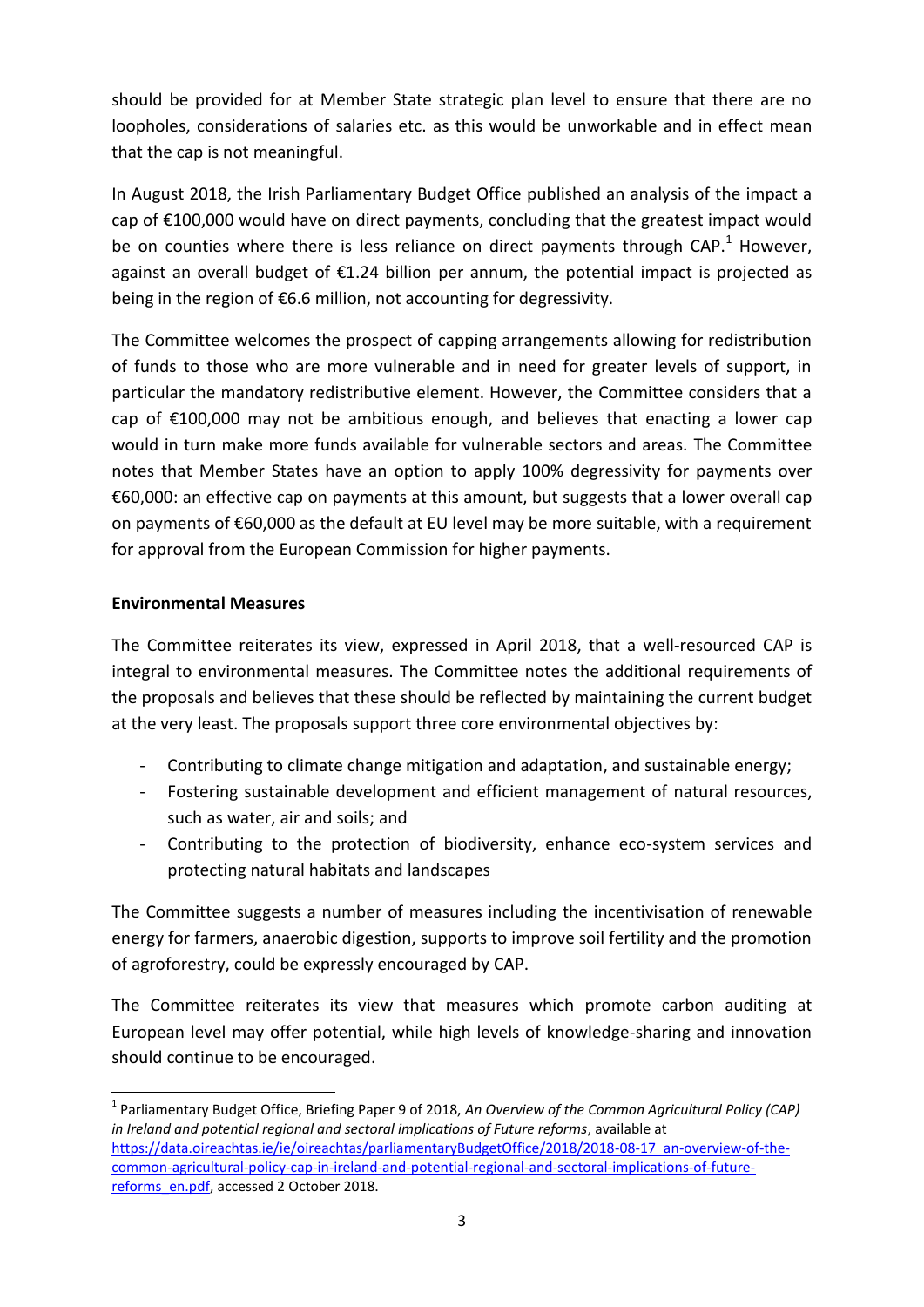#### **Young Farmers**

The Committee believes that an EU-wide definition for young farmers is important, but also believes that Member States should retain an element of flexibility in this regard. In addition to formal education requirements, the Committee considers that vocational elements to training and skills should be included in the CAP Strategic Plans, and that provision should be made for incentives in the areas of precision agriculture and the use of technology.

The Committee reiterates its view, expressed in April 2018, that there is a need for incentives for older farmers to retire so the management of their farms can be assumed by the younger generation. Advice services for succession planning among farmers should also be explored.

The Committee welcomes the 2% portion for young farmers allocated under Pillar I, but suggests that more detail should be included on specific measures likely to be approved by the European Commission in CAP Strategic Plans.

#### **Genuine Farmer**

The Committee is of the opinion that the definition of a genuine farmer in Article 4(d) of the proposed Regulation is too restrictive and may result in certain farmers (who rely on small holdings to reach a minimal income) being excluded from payments. In particular, the Committee believes more guidance on what is a 'pluri-active farmer' and what is meant by 'principal business activity' should be provided in order to ensure there is no contradiction in the final legislation that may restrict Member States allowing such farmers to access supports.

The second part of the definition, also in Article 4(d) of the proposed Regulation, raises concerns for the Committee, as it could lead to more administration in the direct payments system. The Committee suggests that flexibility should be given to the Member States to agree broad definitions for genuine farmers rather than determine who is not a genuine farmer.

#### **CAP Strategic Plans**

The Committee welcomes the greater levels of subsidiarity envisaged for Member States under the proposals. However, the Committee has concerns about the operation of the strategic plans in practice, including the timescales for preparation of the plans by Member States and their consideration and approval by the European Commission.

The Committee suggests that the approval and amendment process be clarified, in particular on whether essential elements of Strategic Plans can be approved or amended in order to ensure that farming incomes at a basic level are not impacted. However, the Committee also suggests that more information on how the approval and amendment process may operate in practice would be useful.